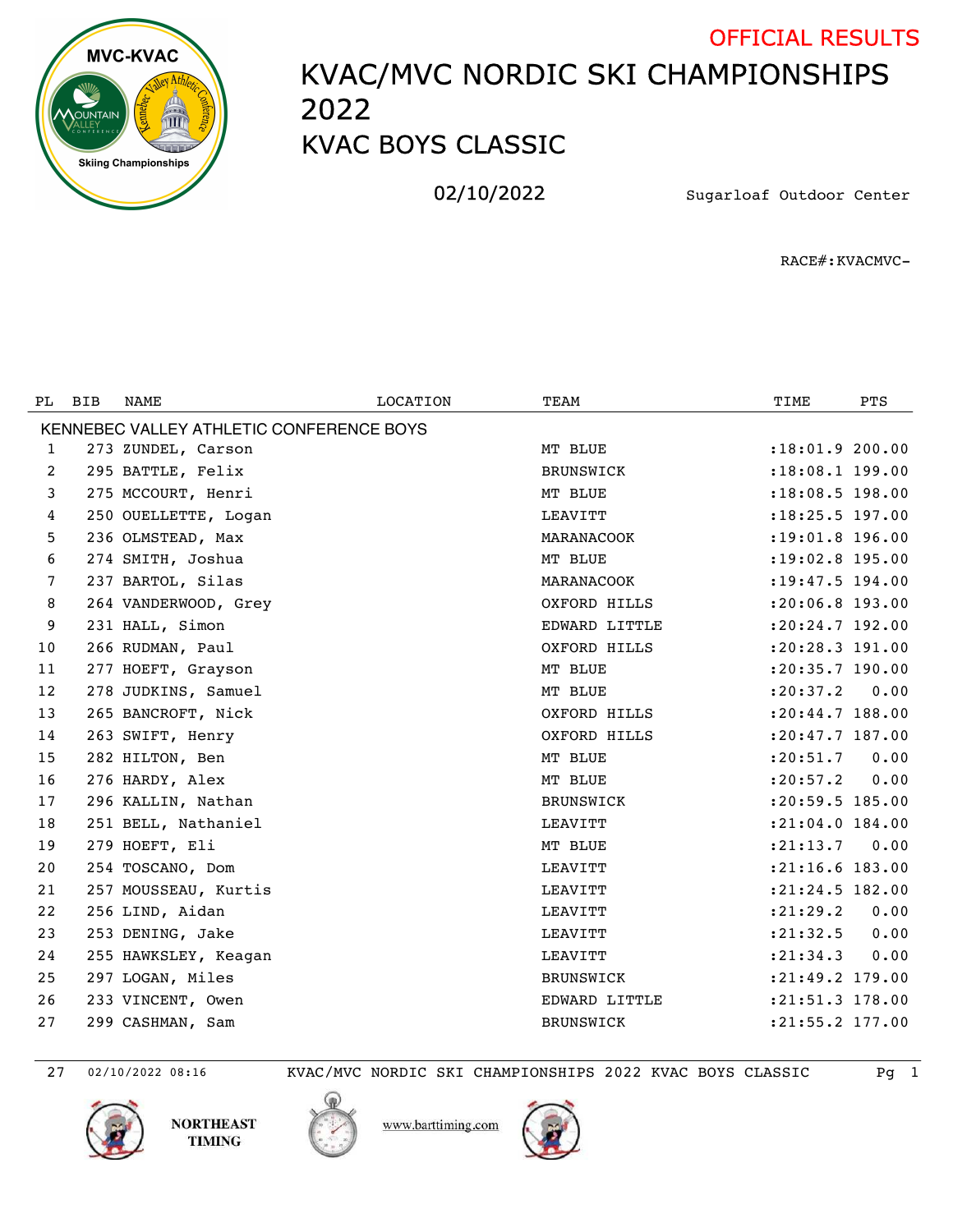| PL                                       | BIB | NAME                     | LOCATION | TEAM             | TIME                | PTS  |  |  |
|------------------------------------------|-----|--------------------------|----------|------------------|---------------------|------|--|--|
| KENNEBEC VALLEY ATHLETIC CONFERENCE BOYS |     |                          |          |                  |                     |      |  |  |
| 28                                       |     | 232 DUNN, Cooper         |          | EDWARD LITTLE    | $: 21:56.6$ 176.00  |      |  |  |
| 29                                       |     | 283 BARTLETT, Elias      |          | MT BLUE          | : 22:05.9           | 0.00 |  |  |
| 30                                       |     | 298 WYETH, Mackey        |          | BRUNSWICK        | : 22:07.8           | 0.00 |  |  |
| 31                                       |     | 252 DURAZO, Gabe         |          | LEAVITT          | : 22: 10.4          | 0.00 |  |  |
| 32                                       |     | 281 CUNDICK, Tomas       |          | MT BLUE          | : 22: 13.8          | 0.00 |  |  |
| 33                                       |     | 287 RIORDAN, Quinn       |          | CAMDEN HILLS     | $: 22:14.6$ 174.00  |      |  |  |
| 34                                       |     | 269 RUDMAN, Dean         |          | OXFORD HILLS     | : 22: 23.3          | 0.00 |  |  |
| 35                                       |     | 267 SHERBINSKI, Cameron  |          | OXFORD HILLS     | : 22: 31.3          | 0.00 |  |  |
| 36                                       |     | 199 LEDWICK, Brendan     |          | <b>BRUNSWICK</b> | : 22: 35.3          | 0.00 |  |  |
| 37                                       |     | 239 BERG, Zach           |          | MARANACOOK       | $: 22:35.6$ 170.00  |      |  |  |
| 38                                       |     | 258 SHIELDS, Elliott     |          | LEAVITT          | : 22: 48.1          | 0.00 |  |  |
| 39                                       |     | 238 STEVENSON, Wyatt     |          | MARANACOOK       | $: 23:03.0$ 169.00  |      |  |  |
| 40                                       |     | 240 ADAMS, Ben           |          | MARANACOOK       | : 23: 12.9          | 0.00 |  |  |
| 41                                       |     | 284 CIVIELLO, Noah       |          | MT BLUE          | : 23: 23.2          | 0.00 |  |  |
| 42                                       |     | 235 WINSLOW, Owen        |          | EDWARD LITTLE    | :23:41.9 167.00     |      |  |  |
| 43                                       |     | 288 HACKETT, Avery       |          | CAMDEN HILLS     | $: 23: 48.6$ 166.00 |      |  |  |
| 44                                       |     | 242 BADEAU, Seth         |          | MARANACOOK       | : 24:10.1           | 0.00 |  |  |
| 45                                       |     | 285 STINSON, James       |          | MT BLUE          | : 24:15.1           | 0.00 |  |  |
| 46                                       |     | 243 TARBUCK, Cooper      |          | MARANACOOK       | : 24: 23.7          | 0.00 |  |  |
| 47                                       |     | 268 SANBORN, Donovan     |          | OXFORD HILLS     | : 24:58.4           | 0.00 |  |  |
| 48                                       |     | 234 TRAFTON, Clay        |          | EDWARD LITTLE    | : 25: 01.1          | 0.00 |  |  |
| 49                                       |     | 241 NELSON, Eric         |          | MARANACOOK       | : 25:07.2           | 0.00 |  |  |
| 50                                       |     | 107 KOEHLER, Jonathan    |          | BRUNSWICK        | : 25: 11.9          | 0.00 |  |  |
| 51                                       |     | 270 TECENO, Hakon        |          | OXFORD HILLS     | : 25: 17.7          | 0.00 |  |  |
| 52                                       |     | 289 BECKSTROM, Soren     |          | CAMDEN HILLS     | :26:11.8 163.00     |      |  |  |
| 53                                       |     | 259 GREGOIRE, Keaton     |          | LEAVITT          | : 26:38.7           | 0.00 |  |  |
| 54                                       |     | 271 DAMON-TRAVERS, Noah  |          | OXFORD HILLS     | : 27: 11.2          | 0.00 |  |  |
| 55                                       |     | 292 PINCHBECK, Cameron   |          | CAMDEN HILLS     | :27:35.7 162.00     |      |  |  |
| 56                                       |     | 245 SMITH, Eli           |          | MARANACOOK       | : 28:15.0           | 0.00 |  |  |
| 57                                       |     | 272 DOS REIS, Gabe       |          | OXFORD HILLS     | $: 28:31.3$ 0.00    |      |  |  |
| 58                                       |     | 260 MILLIKEN, Hunter     |          | LEAVITT          | :30:13.2            | 0.00 |  |  |
| 59                                       |     | 246 EASTER, Noah         |          | MARANACOOK       | : 31: 27.2          | 0.00 |  |  |
| 60                                       |     | 247 MARR, James          |          | MARANACOOK       | :34:34.8            | 0.00 |  |  |
| 61                                       |     | 244 BERO, Vince          |          | MARANACOOK       | :34:42.9            | 0.00 |  |  |
| 62                                       |     | 294 WRIGHT, Colin        |          | CAMDEN HILLS     | :34:52.2            | 0.00 |  |  |
| 63                                       |     | 293 TOHANCZYN, Benjamin  |          | CAMDEN HILLS     | : 35:01.0           | 0.00 |  |  |
| 64                                       |     | 291 LARSEN-LEAVINS, Iain |          | CAMDEN HILLS     | :36:04.3            | 0.00 |  |  |
| 65                                       |     | 249 NUTTING, John        |          | MARANACOOK       | :36:09.1            | 0.00 |  |  |
| 66                                       |     | 261 WELCH, Tyler         |          | LEAVITT          | :41:29.2            | 0.00 |  |  |
| 67                                       |     | 200 EDMONDS, Oliver      |          | BRUNSWICK        | :45:50.9            | 0.00 |  |  |
| 68                                       |     | 262 GORTNER, Matthew     |          | LEAVITT          | :59:09.9            | 0.00 |  |  |





ℚ

www.barttiming.com